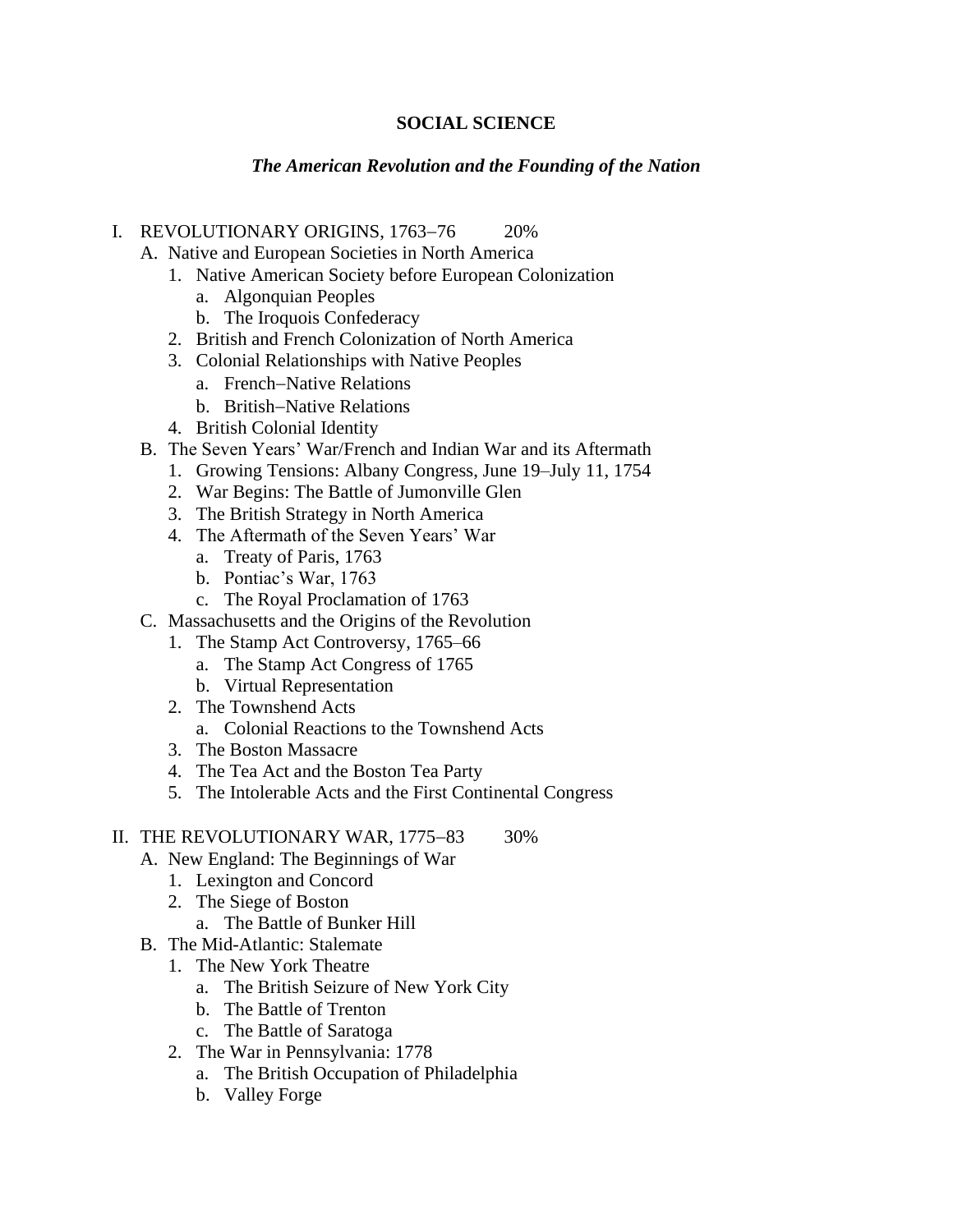- c. The Continental Navy
- 3. European Alliances
	- a. France
	- b. Spain
	- c. The Netherlands
- C. The South: Civil War
	- 1. Black Loyalists and Patriots
	- 2. The Siege of Savannah
	- 3. West Point and the Culper Ring
		- a. Benedict Arnold's Betrayal at West Point
		- b. The Culper Ring
	- 4. War in the Carolinas
		- a. The Battle of Kings Mountain
	- 5. A Turning Point: 1781
		- a. The Battle of Yorktown
		- b. Continued Hostilities
	- 6. The Western Frontier
		- a. The Gnadenhutten Massacre
	- 7. The Treaty of Paris, 1783
- D. The Revolutionary Homefront
	- 1. Communities Divided: Loyalist, Patriot, and Undecided
		- a. Loyalists
		- b. Patriots
	- 2. Women in War and on the Homefront
		- a. Women on the Homefront
		- b. Women at War
	- 3. Contributions by Black Americans
		- a. Black Loyalists
		- b. Black Patriots
		- c. Jack Sisson
		- d. James Armistead Lafayette
	- 4. Native Americans
		- a. Iroquois Neutrality
		- b. The End of the Iroquois Confederacy
		- c. Native Allies in the Southern Theatre
		- d. The End of the War

# III. CREATING A NEW NATION: THE POLITICAL REVOLUTION, 1776−1800 30%

- A. The Second Continental Congress
	- 1. Attempts at Reconciliation
		- a. The Olive Branch Petition
		- b. Declaration of the Causes and Necessity of Taking Up Arms
	- 2. The British Response
	- 3. The Movement toward Independence
		- a. *Common Sense*
		- b. The Lee Resolution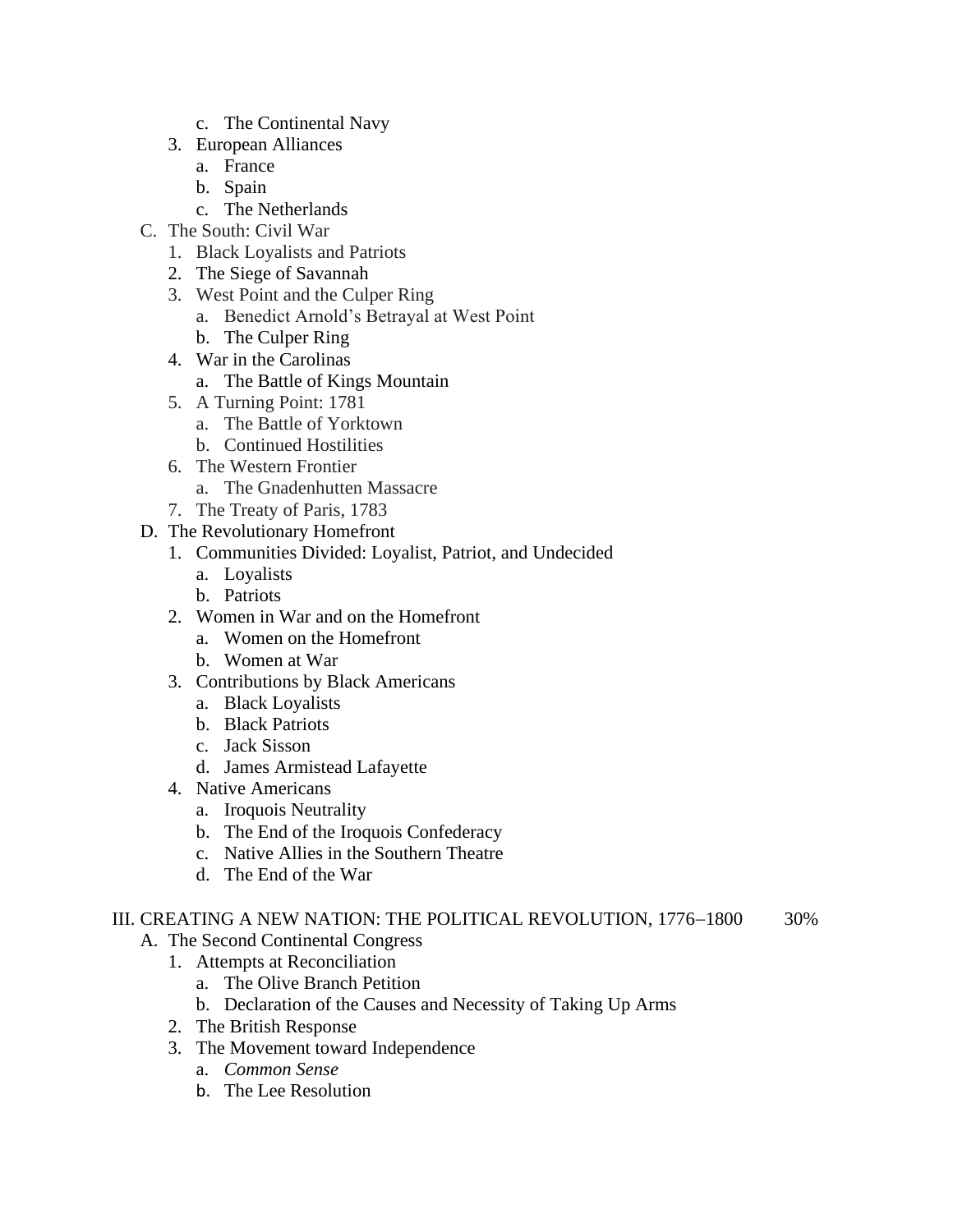- 4. The Declaration of Independence
	- a. The Committee of Five
	- b. Debate in Congress
	- c. The Document
	- d. Reception
- B. Congress of the Confederation
	- 1. The Articles of Confederation, November 1777
	- 2. The Congress of the Confederation, 1781−88
		- a. The Northwest Ordinance, 1787
- C. The Federal Constitution
	- 1. The Economic Crisis of the 1780s
		- a. Shays' Rebellion, 1786−7
	- 2. The Constitutional Convention, May 25, 1787−September 17, 1787
		- a. The Virginia and New Jersey Plans
		- b. The Connecticut Compromise
		- c. Slavery and the Constitution
	- 3. The Ratification Process
		- a. Federalists
		- b. Antifederalists
		- c. Ratification
		- d. The Bill of Rights
- D. The Washington Administrations, 1789−96
	- 1. Politics without Parties: Washington's Cabinet
	- 2. Hamilton's Financial Plans
	- 3. The Whiskey Rebellion, 1794
- E. The Adams Administration, 1797–1801
	- 1. The Election of 1796
		- a. The First Contested Election
		- b. Washington's Farewell Address
	- 2. The XYZ Affair and the Quasi War with France
	- 3. The Alien and Sedition Acts, 1798
- F. The Election of 1800
	- 1. Adams v. Jefferson
	- 2. Jefferson v. Burr
	- 3. "We Are All Republicans, We Are All Federalists"

## IV. CREATING A NEW WORLD—THE SOCIAL REVOLUTION 20%

- A. The Age of Revolution
	- 1. The American Revolution in Global Context
		- a. The First French Revolution, 1789−99
			- b. The Haitian Revolution
- B. Revolutionary Legacies: Women
	- 1. Women and the Vote
	- 2. Republican Motherhood
	- 3. Female Education
- C. Revolutionary Legacies: Black Americans